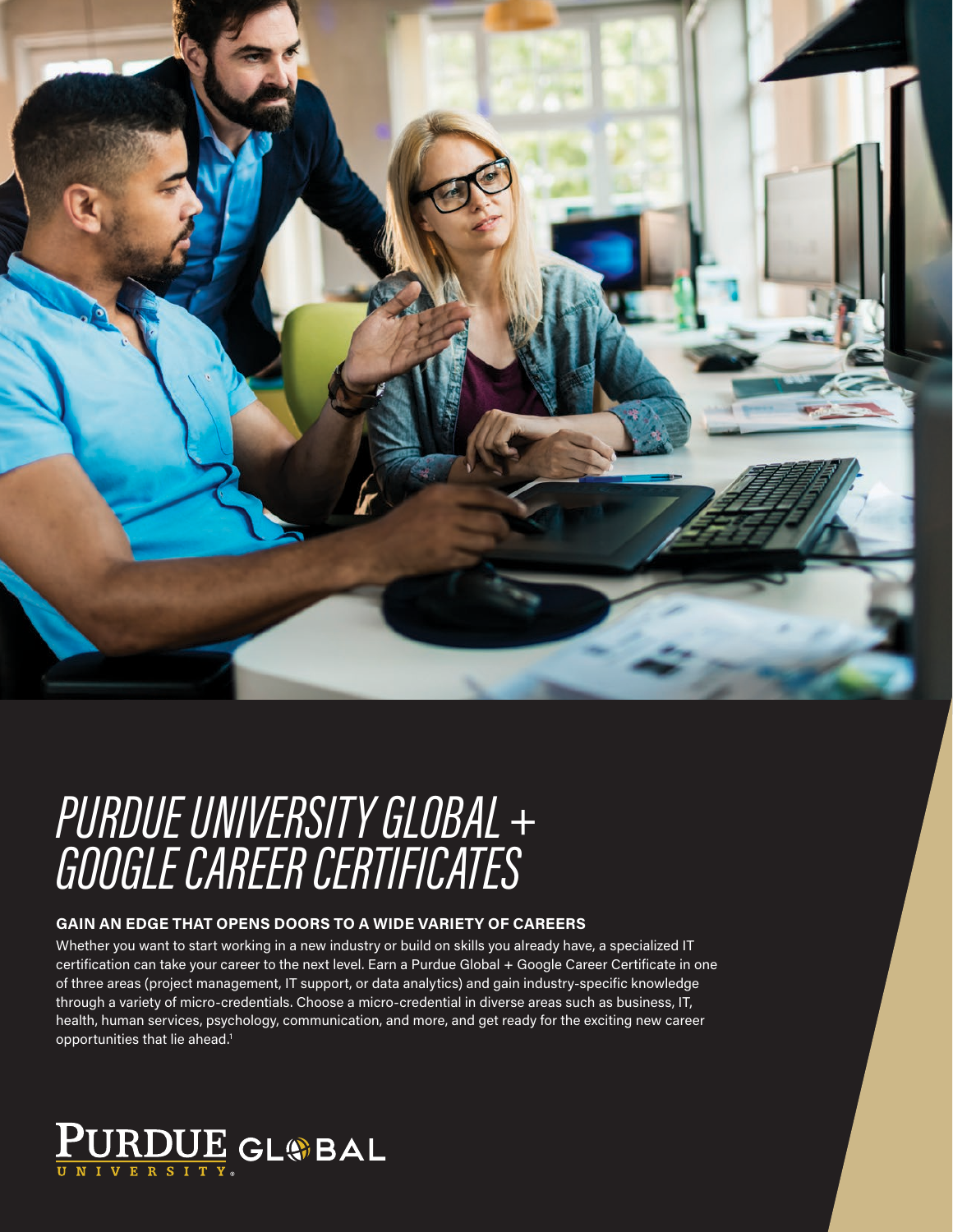## *Why Study at Purdue University Global?*

#### **ONLINE FLEXIBILITY FOR WORKING ADULTS**

Earn your degree 100% online, on your schedule.

#### **CAREER-FOCUSED CURRICULUM**

Prepare to meet the demand for skilled professionals in fields such as business, IT, health, human services, and psychology.

#### **PRACTICAL, HANDS-ON LEARNING**

Gain industry-specific knowledge to build your resume, and immediately apply the concepts you learn in the classroom to tackle challenges in your workplace.

#### **FACULTY EXPERTISE**

Learn from practicing professionals with extensive experience in business and education. All faculty possess advanced academic degrees.

#### **ONE-ON-ONE SUPPORT**

Work directly with faculty through online discussion boards and faculty office hours, and enjoy no-cost individual tutoring. In addition, academic and career advisors are dedicated to helping you balance school with your career and life responsibilities.

#### **NATIONALLY RANKED AND RESPECTED**

Purdue Global is part of the respected Purdue University system. One of the most prestigious research universities in the world, Purdue University is ranked in the top 10 best public universities in the U.S. by *The Wall Street Journal/Times Higher Education*. 2

## *Take the Next Step in Your Education and Your Career*

#### PREPARE FOR CERTIFICATION

Get ready to develop job-ready skills while learning industry-specific knowledge. Select a certificate program, then customize your education and specialize your skill set by choosing from one of many micro-credentials.

#### CERTIFICATE PROGRAM

### **PURDUE GLOBAL AND GOOGLE DATA ANALYTICS CERTIFICATE**

**PURDUE GLOBAL AND GOOGLE PROJECT MANAGEMENT CERTIFICATE**

#### **Micro-credentials:**

- **•** Business Start-up Fundamentals
- **•** IT Fundamentals
- **•** New Media Writing
- **•** Psychology
- **•** Social Problems, Prevention, and Crisis Intervention
- **•** Human Resource Management
- **•** Leadership
- **•** Supply Chain Logistics
- **•** Supply Chain Procurement Management
- **•** Cybersecurity Fundamentals
- **•** Sport Management
- **•** Strengths-Oriented Leadership
- **•** Cloud Computing Fundamentals
- **•** Health Informatics
- **•** Health Information Management
- **•** Business Development
- **•** Global Marketing Management
- **•** Health Care Administration
- **•** Nutrition
- **•** Accounting Fundamentals
- **•** Business Fundamentals
- **•** Data Intelligence

#### **PURDUE GLOBAL AND GOOGLE IT SUPPORT CERTIFICATE**

#### **Micro-credentials:**

- **•** Business Fundamentals
- **•** Cybersecurity Fundamentals
- **•** Data Intelligence
- **•** Health Informatics
- **•** Leadership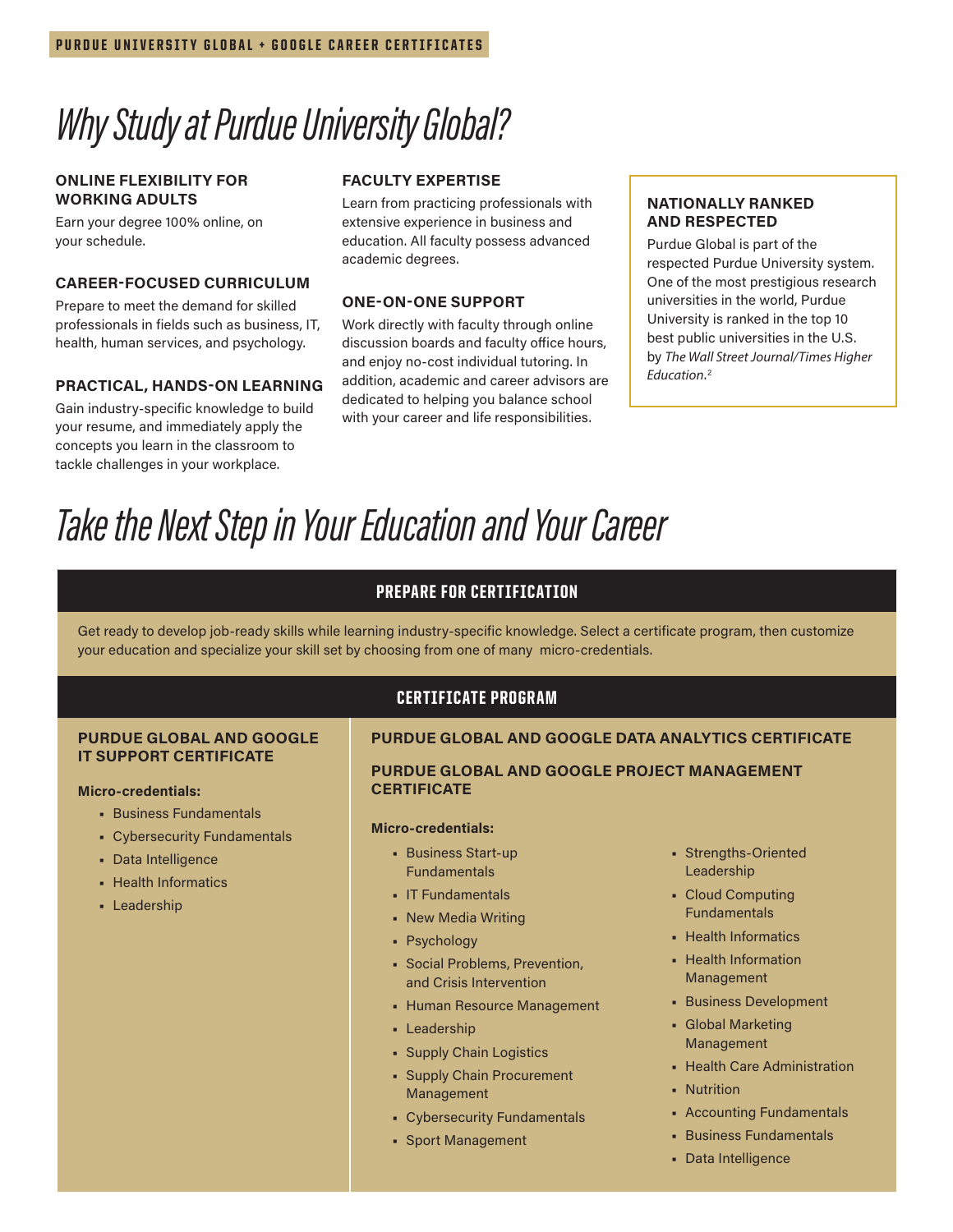#### **PERSONALIZED PATH**

Select a micro-credential to earn alongside your certificate and learn the skills that interest you most in preparation for the career you want.

#### **SPEED TO DEGREE**

You're closer to reaching your career goals than you think. Earn your Purdue Global + Google Career Certificate in about a year or less, and get on the fast track to your career.<sup>3</sup>

#### **FLEXIBILITY**

All classes are 100% online so you can find balance between your career and personal obligations as you complete your coursework.

#### **STACK YOUR CREDITS**

Purdue Global + Google Career Certificates are designed to stack directly into your next academic endeavor. Your credits are eligible to apply toward an associate's degree or bachelor's degree, where you can reduce your program length by up to one year.<sup>4</sup>

#### **EARN THREE CREDENTIALS**

Upon completion of the program, you will have earned three credentials: a Google Career Certificate, a Purdue Global micro-credential badge, and a co-branded Google + Purdue Global diploma.

#### **Professional Focus + Google IT Support Certificate | (38-45 credits/8-9 courses)**

Focus on: foundational skills and understanding of IT support

#### **Professional Focus + Google Project Management Certificate | 46 credits/8–10 courses**

Focus on: project fundamentals, project initiation, project planning, project execution and closing, agile, and scrum methodologies.

#### **Professional Focus + Google Data Analytics Certificate | 51 credits/9–11 courses**

Focus on: methods for gathering, analyzing, displaying, and sharing data effectively.